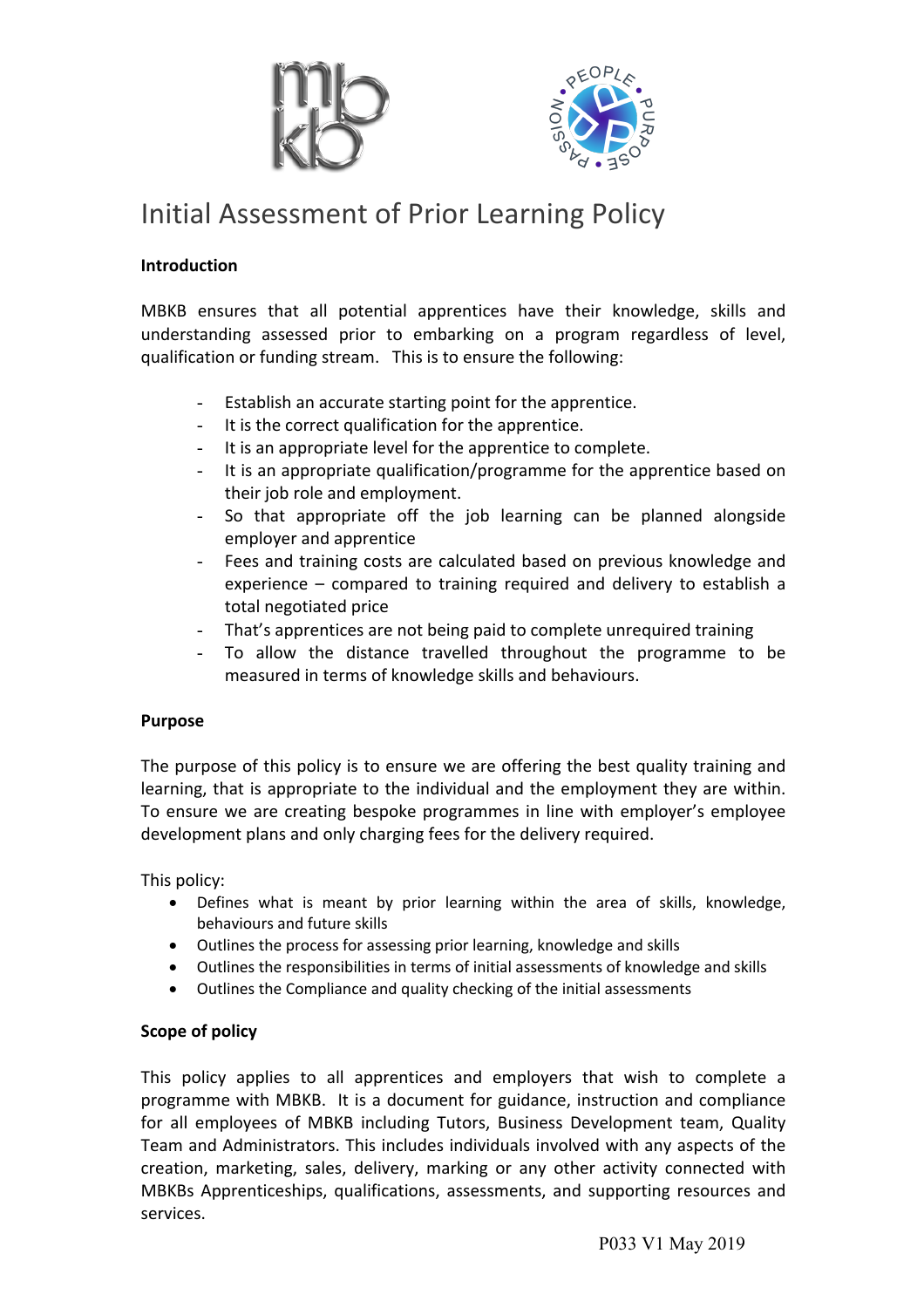



#### **Definition of prior learning**

In line with ESFA funding guidance and apprenticeship delivery standards; prior learning can be a combination of previous work experience, prior education, training or associated qualifications (not including Maths and English see policy PO37) or previous apprenticeships taken.

Prior learning is assessed based on the end goal outcome and how close the apprentice is currently to that end goal.

#### **Processes and Procedures for completing an initial assessment of prior learning**

When an apprentice or employer approaches MBKB for training delivery the following activities are completed prior to any acceptance to a programme. This can be viewed as a process in Onboarding processes.

**Enrolment Form** – Once initial contact has been made a apprentice is asked to complete an enrolment form. This outlines the following items:

- Current role and time in position.
- Last educational establishment attended.
- Qualifications, including levels and grades.

**CV and Job description request** – This is so that as a training provider can see what the apprentice has done before in and out of work and how that experience may relate to the requested programme. The job description is to ensure that the apprentice has scope for the training, the role relates to the programme and is of an appropriate level.

**Certificates and accreditation and LRS inspection** – Apprentice will be asked to produce previous qualification and training certificates to see where prior learning may lie within their past knowledge and skills. We then check the (LRS) learner record system and MIS system to see if evidence of prior learning exists and compare with the current CV.

**Operational needs and policy analysis (ONA)** – A full operational needs analysis is completed with the employer to identify, business needs, goals and values, discussion completed to identify apprentice's current role within the company and how the training will/can fit in, with the organisational needs and the organisations aspirations.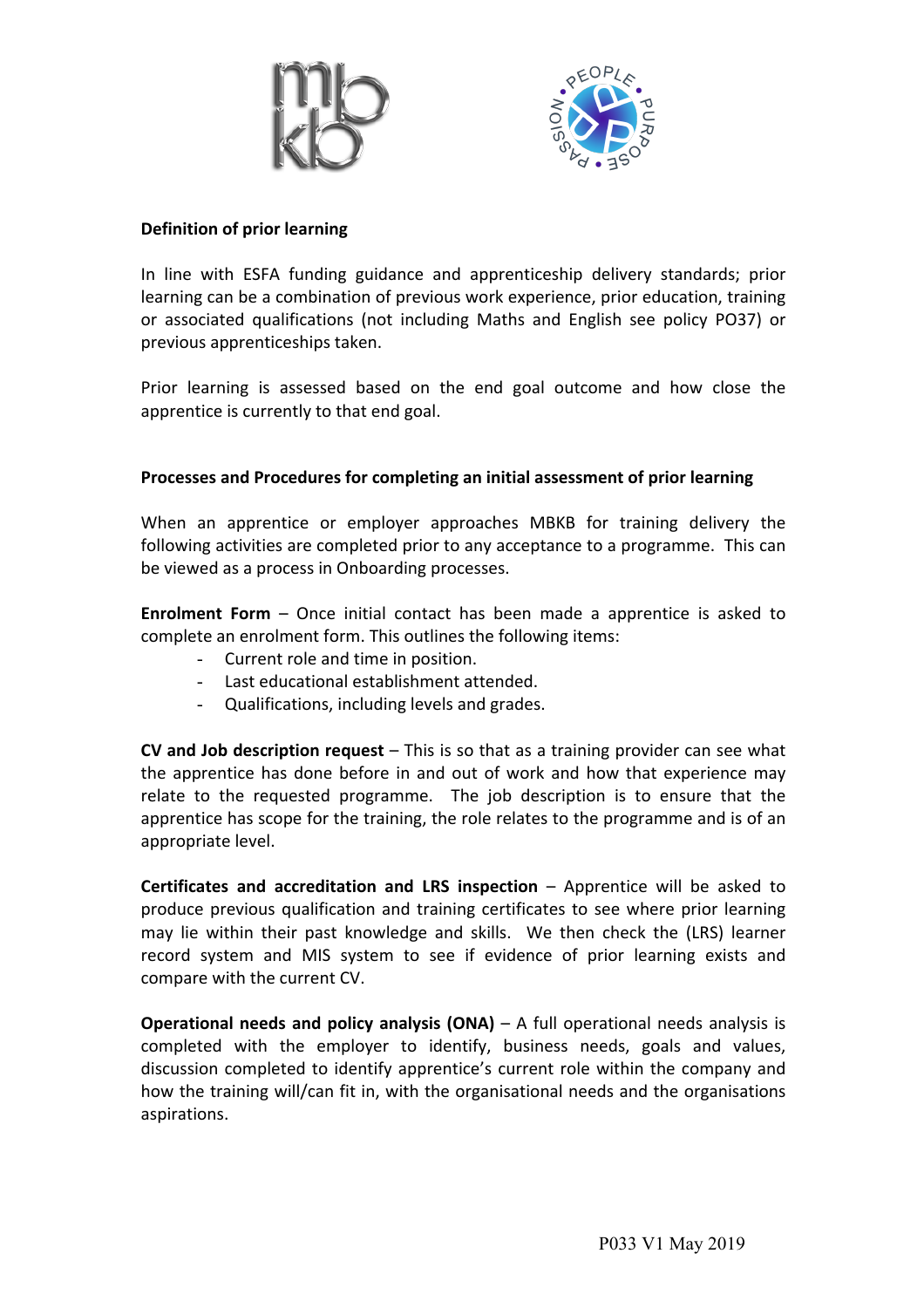



**Skill Scan** – A document which is completed with the apprentice and their employer to establish a starting point against the knowledge, skills and behaviours within the programme, we also assess employability and future skills. To achieve this we have created questions for each of the learning outcomes associated with the elements of the knowledge, skills, behaviors and employability, the apprentice and employer then agree a score on their current competency between 0 and 10, this aggregates to give a total for each area, then a final total RPL percentage.

The It is vital that these are completed together to get a full picture of the apprentice's current level of knowledge within related subject areas. The skills scan creates a graphical profile to show the base line level and progression throughout the programme.

Below is an example of a skill scan that has been completed at 4 intervals, prior to program in blue, at gateway (EPA) in yellow, with two midway monitoring points shown in orange and grey.



**Discussion of prior learning and experience** – A discussion is held with the apprentice and tutor to ensure all prior experience is taken into consideration and ensure that the relevant knowledge from lower levels is present before progression is agreed. This is logged on the initial Individual session plan. The skills scan provides us with information to make a decision on fees to be charged to the employer and funding is adjusted based on RPL levels, but furthermore shows us where competency gaps exists against the knowledge, skills and behaviours, allowing us to tailor the learner journey to address these specific needs. The ongoing monitoring and completion of the skill scan ensure we accurately track changes in competence level and ongoing support needs.

**Learner Journey**- This document is completed with the apprentice and the employer This uses the information from the above-mentioned activities to plan a suitable learning programme and off the job learning plan for the apprentice, taking into consideration prior knowledge and skills, how we can advance those skills through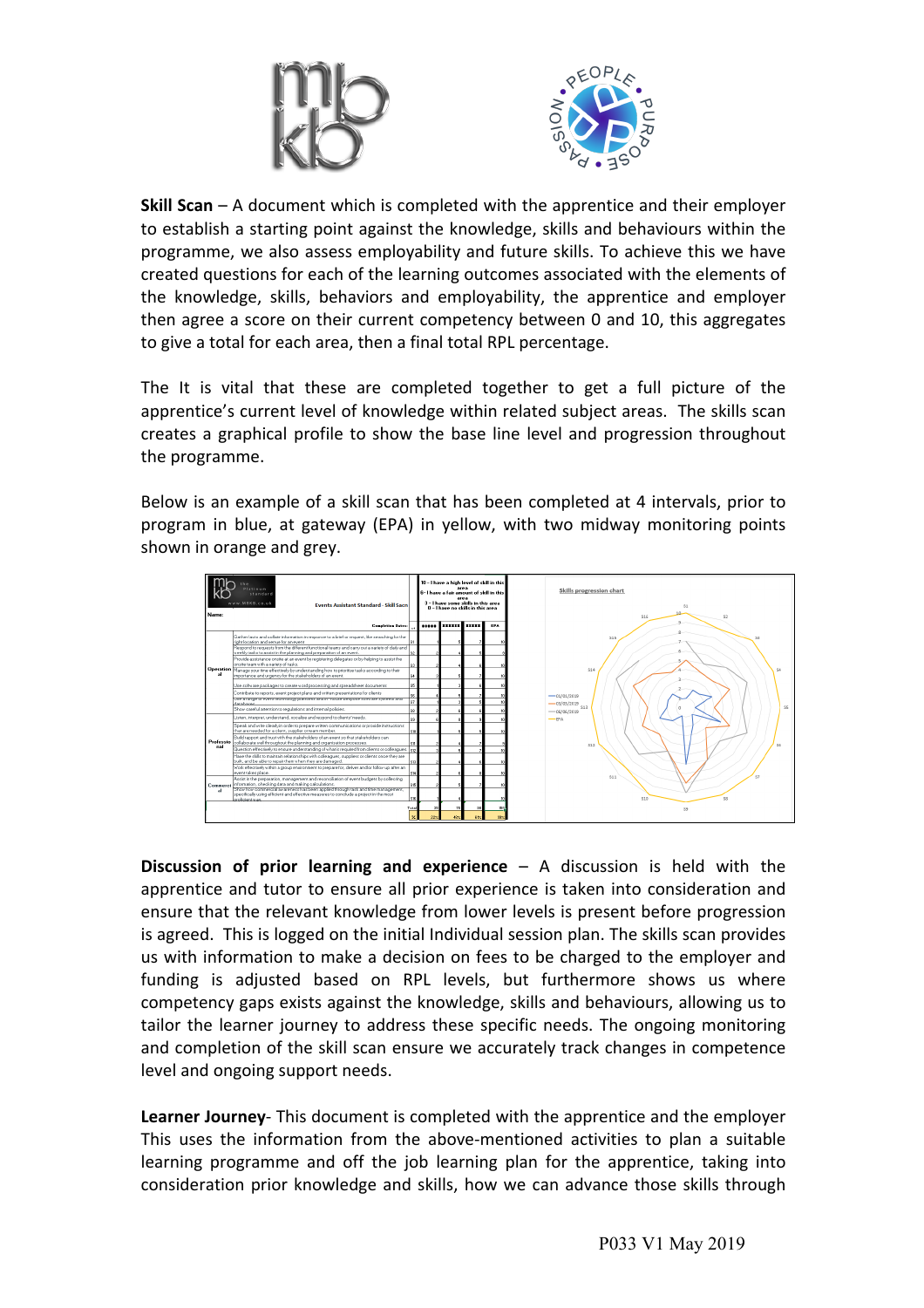



additional activity and added value training. This is a full planning discussion that is completed and designed to meet the individual needs.

### **Responsibilities and Monitoring**

It is the overall responsibility of the MBKB Tutor managing the onboarding phase to ensure that the activity outlined above is completed for every apprentice. If the Tutor feels that the apprentice has a number of areas where prior learning is evident then a discussion will be had with the Performance Director, Quality Director/ CEO to establish the reduction of fees and price negotiated with the employer. It will be the responsibility of the Administration/Audit team to ensure compliance with this policy and all relevant steps have taken place to ensure all of the points stated within the introduction have been met.

In line with the Quality processes and procedures the above activity will also be subject to quality observation checks.

As with all policies, this forms part of the MBKB Team Induction, is part of the team handbook and issued to all team members. It is the responsibility of the operational team to ensure that all employees are sufficiently trained within this process and understand the requirements of the policy. Refresher training will be completed when documents are updated, refreshed or changed for any reason.

It is the responsibility of the Tutor to ensure Learner Journeys are kept up to date as an ongoing working document and Skills scans are completed a minimum of four times throughout the programme with the final being before submitting for IQA or being put forward for gateway.

### **Advice and guidance**

Any required guidance or interpretation on the initial Assessment of Prior Learning policy should be discussed with either the Quality Director, Performance Director or CEO.